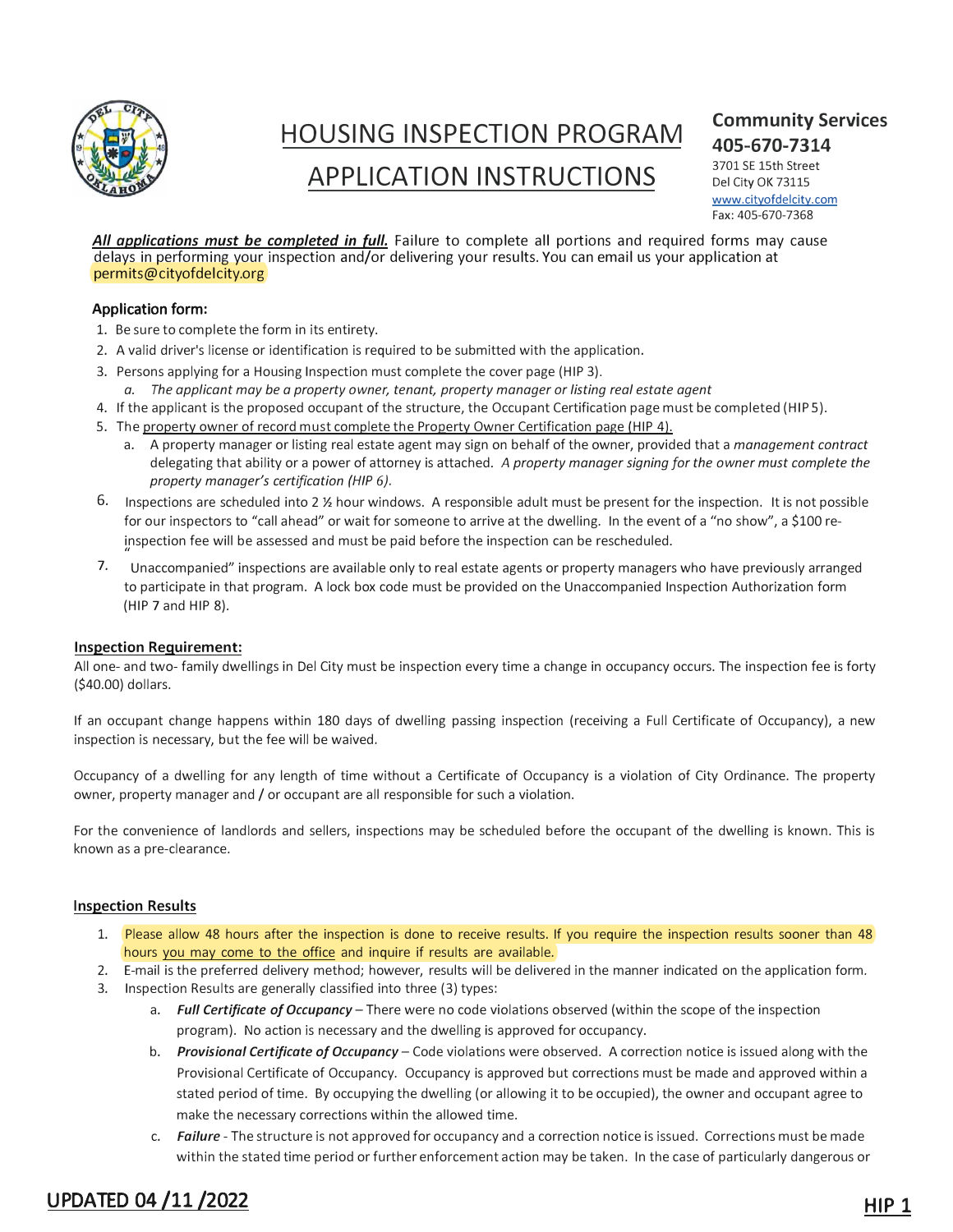dilapidated structures, a failed inspection may also lead to the dwelling being condemned for occupancy and/or ordered demolished.

#### **Corrections and Re-inspections**

After all required corrections have been made the owner or occupant must call for a re-inspection. There is no charge for the first re-inspection. Subsequent re-inspections may incur re-inspection fees, particularly if progress is not being made toward correcting violations.

- 1. Re-inspections are scheduled by phone by calling (405) 671-2814 or may be scheduled in person.
- 2. Some corrections may include work that requires use of a licensed contractor and/or requires a permit. Required inspections for electrical, mechanical and plumbing permits must be completed before a HIP re-inspection may be scheduled.
- 3. If all corrections are not done at the time of the reinspection there will be a \$100 reinspection fee for all inspections until a full certificate is issued.

## Property **O**wner**:**property owner information is needed when someone other than the owner is filling out the Housing Inspection Program application.

### Phone number:

### Email Address**:\_\_\_\_\_\_\_\_\_\_\_\_\_\_\_\_\_\_\_\_\_\_\_\_\_\_\_\_\_\_\_\_\_\_\_\_\_\_**

*I hereby submit this application for a Housing Inspection.*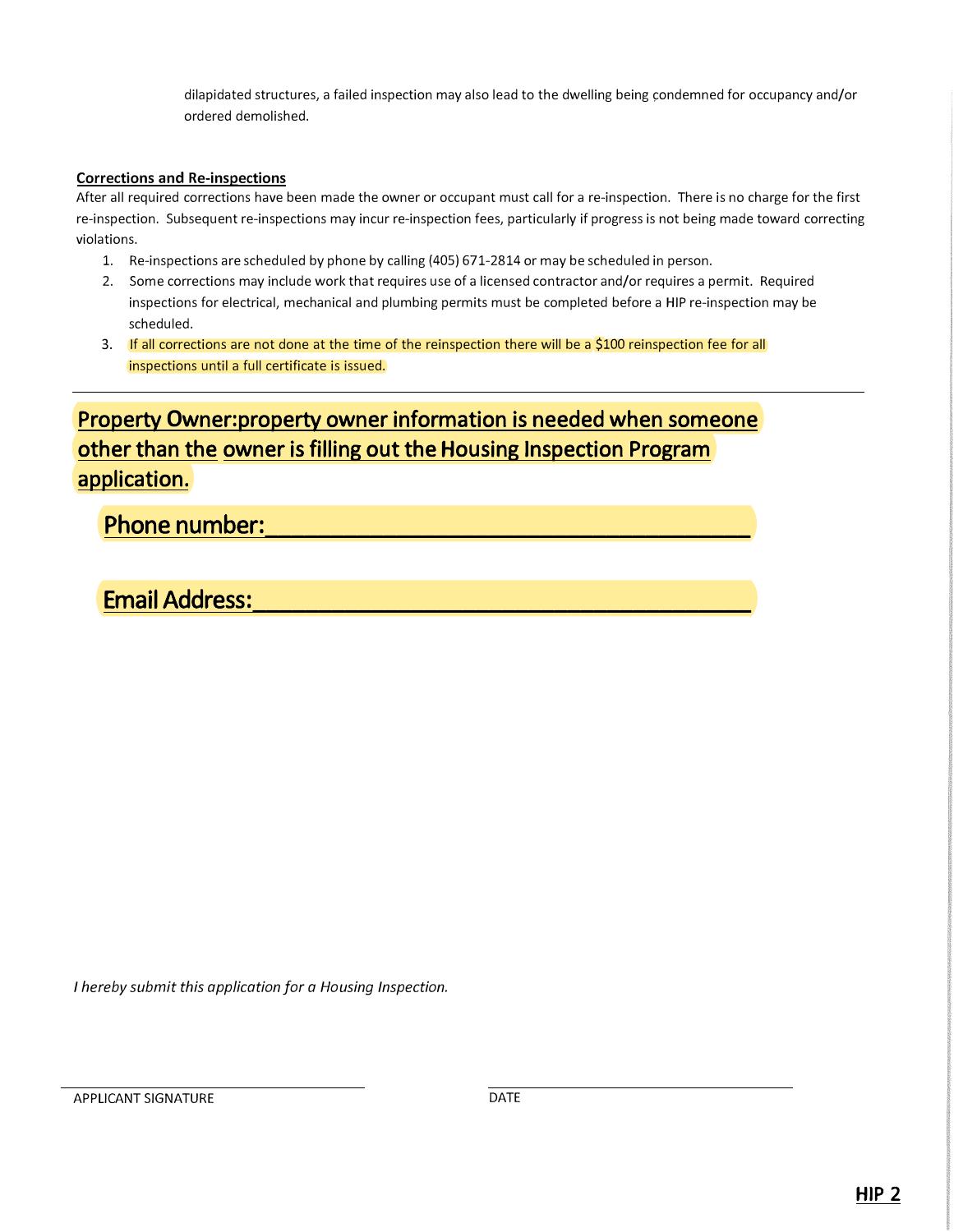

## HOUSING INSPECTION PROGRAM APPLICATION FOR INSPECTON

**Community Services 405-670-7314**

3701 SE 15th Street Del City OK 73115 www.cityofdelcity.com

Fax: 405-670-7368

| <b>PROPERTY ADDRESS:</b>         |                                                             |        |      |  |
|----------------------------------|-------------------------------------------------------------|--------|------|--|
| <b>Applicant Name:</b>           |                                                             |        |      |  |
| <b>Applicant Role:</b>           | OWNER/OCCUPANT __ OWNER/RENTAL__ TENANT __ PROPERTY MANAGER |        |      |  |
| Applicant's Current Address:     |                                                             |        |      |  |
|                                  | CITY:                                                       | STATE: | ZIP: |  |
| <b>Applicant Contact Phone:</b>  | HOME:                                                       | CELL:  |      |  |
| <b>Applicant E-mail Address:</b> |                                                             |        |      |  |

| <b>PROPERTY STATUS:</b> |  |
|-------------------------|--|
|                         |  |

| Is the house occupied?          | Who is currently occupying the house?<br>YES                 |                                  |                                     |                                                               |
|---------------------------------|--------------------------------------------------------------|----------------------------------|-------------------------------------|---------------------------------------------------------------|
|                                 | <b>NO</b>                                                    |                                  | When is it intended to be occupied? |                                                               |
| <b>For Rental Properties:</b>   | Property Manager (Please fill out Page HIP 4)<br>Self-Manage |                                  |                                     |                                                               |
| <b>Delivery Options:</b>        | OWNER<br>Mail<br>E-Mail<br>Fax<br>Pick-Up in Person          | MANAGER<br>Mail<br>E-Mail<br>Fax | Pick-Up in Person                   | <b>OCCUPANT</b><br>Mail<br>E-Mail<br>Fax<br>Pick-Up in Person |
| <b>FOR STAFF USE ONLY:</b>      |                                                              |                                  |                                     |                                                               |
| <b>COPY OF DRIVER'S LICENSE</b> | <b>YES</b>                                                   | NO.                              | <b>DATE SUBMITTED:</b>              |                                                               |
| <b>CODE CLEAR</b>               | YES                                                          | <b>NO</b>                        |                                     |                                                               |
| <b>OPEN PERMIT</b>              | <b>YES</b>                                                   | <b>NO</b>                        | <b>TIME SUBMITTED:</b>              |                                                               |
| <b>WATER ON</b>                 | <b>YES</b>                                                   | NO.                              |                                     |                                                               |
| <b>PRIOR FILE</b>               | <b>YES</b>                                                   | <b>NO</b>                        | DUE: \$40.00                        | <b>RECEIPT NO.</b>                                            |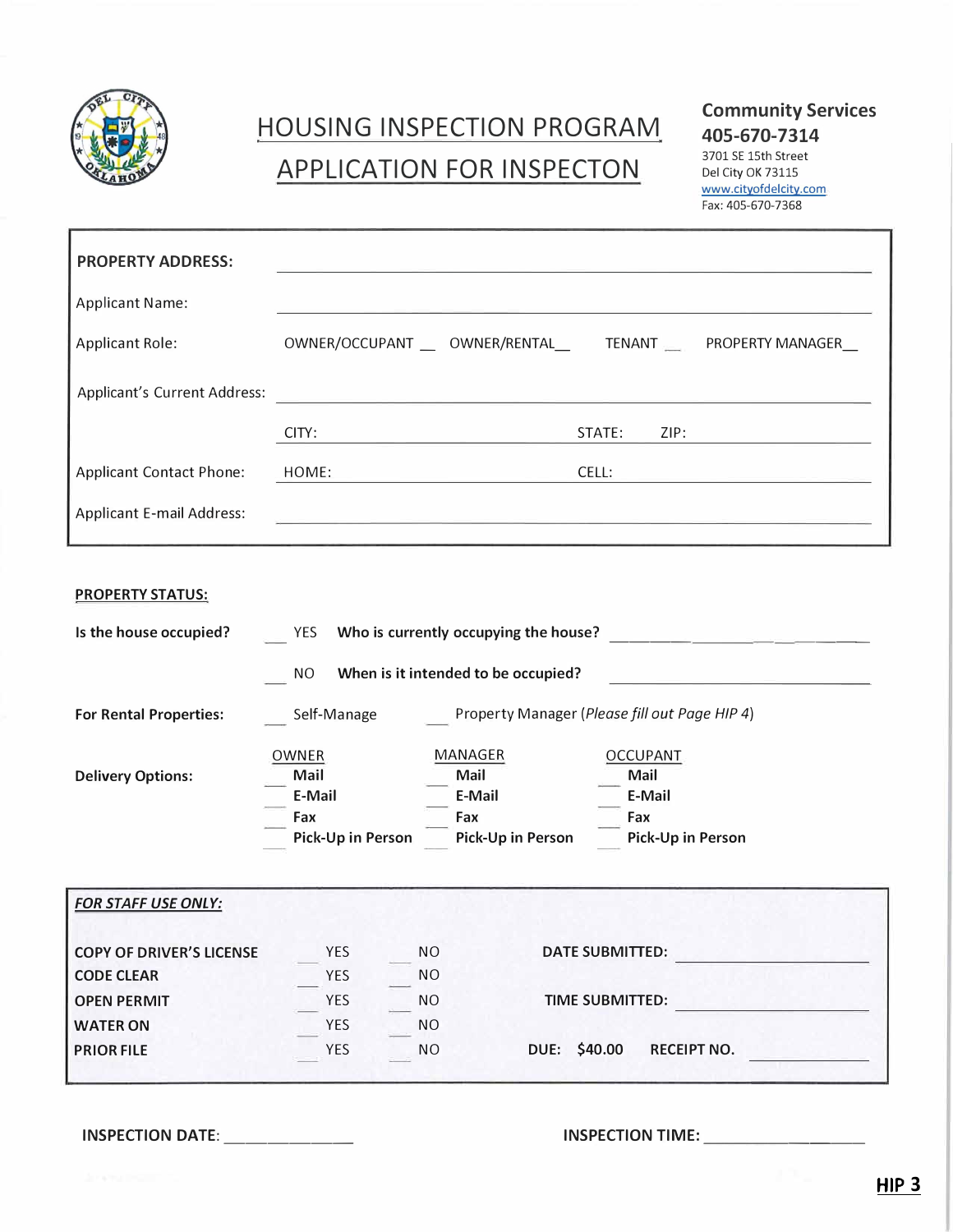#### **PROPERTY OWNER CERTIFICATION**

I hereby apply for a residential Certificate of Occupancy and initiation of City Utility services. Accordingly, I request an inspection of the above-referenced property. (initial)

I hereby grant access to this property to the City of Del City, including any agents and assigns, for the purpose of conducting inspections and re-inspections pursuant to this application. \_\_\_\_\_\_\_\_\_\_(initial)

I understand that this property will be inspected to determine its general condition, safety and fitness for occupancy, and compliance with the City's ordinances and adopted codes. I further understand that, should the structure be found to be unsafe, unfit for occupancy, or in violation of any provision of the City's ordinances or adopted codes, a Certificate of Occupancy will not be granted and I may be required to take further action to remedy any deficiencies. \_\_\_\_\_\_\_\_\_(initial)

I understand that a Provisional Certificate of Occupancy may be granted to permit occupancy of this property while required corrections are being completed. By permitting this property to be occupied under a Provisional Certificate, I certify that I will cause all required corrections to be made within the indicated timeframe. I understand that failure to make all required corrections and obtain all necessary inspections is a violation of city code and may lead to further enforcement action and/ or discontinuation of city utility services. **Example 1** (initial)

I realize that, should a Certificate of Occupancy be issued for this property, the Certificate is not transferable to another occupant and a new Certificate must be obtained following any change in occupant. I also realize that a residential Certificate of Occupancy may be revoked for good cause, including unsafe conditions and/ or persistent violations of the City's ordinances or adopted codes. \_\_\_\_ (initial)

Furthermore, I realize that provision of City utility services is subject to existence of a lawful occupancy, and that City utility services may be terminated in a manner pursuant to City Ordinance. I further understand that tampering with a utility meter is criminal offense and may result in assessment of a tampering fee and/ or criminal prosecution. \_\_\_\_ (initial)

For properties whose domestic water service is not provided by the City or the Del City Municipal Services Authority, I understand that I am responsible for ensuring that the occupants of the property have an active city utility account in place before permitting the discharge of wastewater into the public sewer system.  $\qquad \qquad$  (initial)

I understand that occupying, or causing to be occupied, a residential structure without a valid Certificate of Occupancy or legal utility services is a violation of city ordinance, subject to a maximum penalty of \$750 and/ or 60 days imprisonment, with each day of unlawful occupancy being considered a separate violation. \_\_\_\_\_\_\_\_\_(initial)

By listing my preference for delivery of inspection results, I agree that such results will be considered received by me upon being transmitted or sent by the City. I understand that I have the opportunity to obtain these inspection results in person or to have them sent to me by certified mail. I understand that a claim of not having received the inspection results in no way releases me from completing any required corrections or taking any steps necessary to ensure that any occupancy of this property is conducted in a lawful manner. **Example 1** (initial)

I submit that I am the lawful owner of this property and have the legal authority to cause it to be occupied. A copy of documentation indicating that I am the legal owner of this property is being submitted with this application. \_\_\_\_\_ (initial)

| PROPERTY OWNER SIGNATURE |             | <b>DATE</b>  |                 |
|--------------------------|-------------|--------------|-----------------|
| <b>Mailing Address:</b>  |             |              |                 |
|                          | <b>City</b> | <b>State</b> | <b>Zip Code</b> |
| <b>E-Mail Address:</b>   |             |              | Fax:            |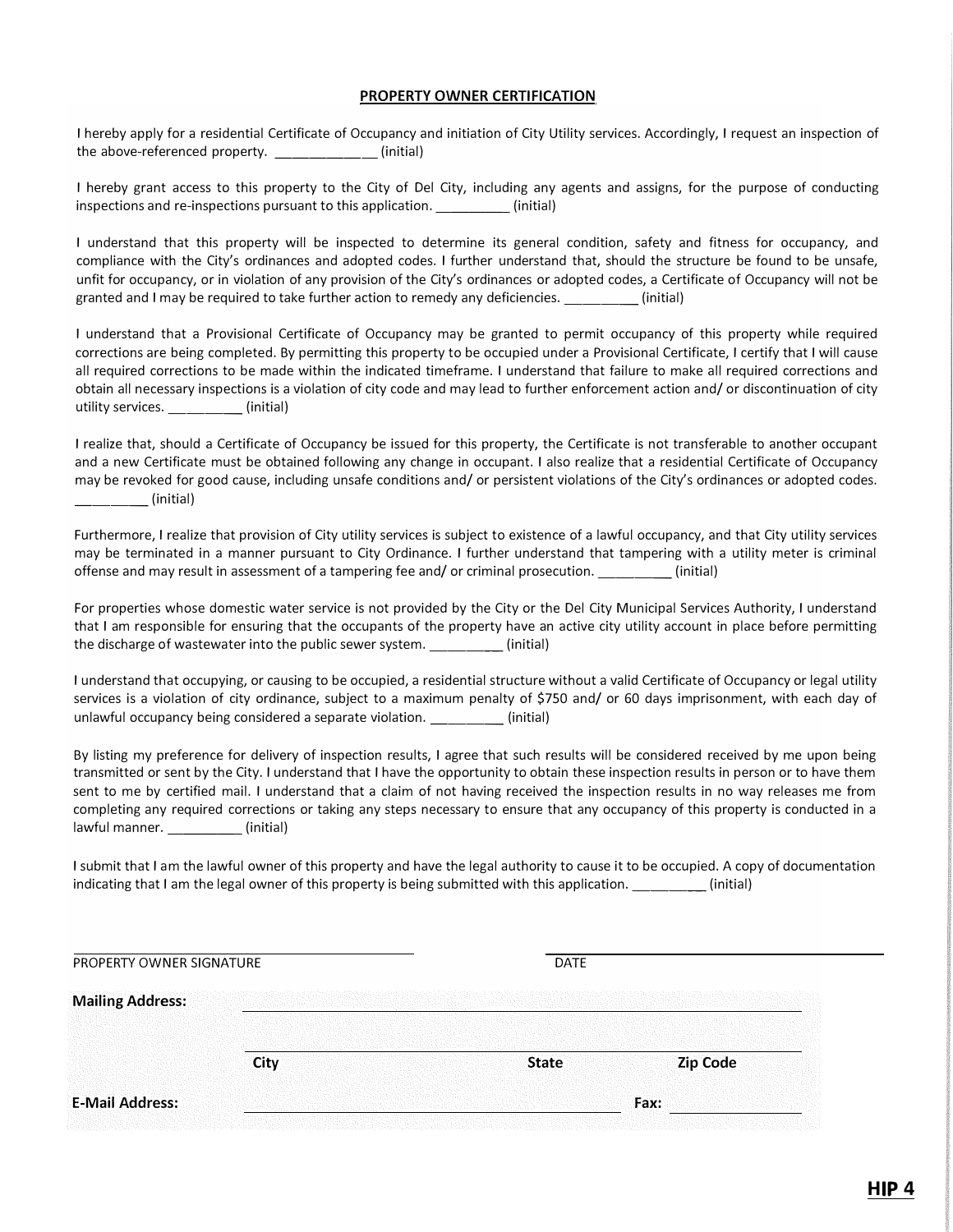## **OCCUPANT CERTIFICATION**

*{IF NOT LEGAL OWNER)* 

I hereby apply for a residential Certificate of Occupancy and initiation of City Utility services. Accordingly, I request an inspection of the above-referenced property.  $\qquad \qquad$  (initial)

I hereby grant access to this property to the City of Del City, including any agents and assigns, for the purpose of conducting inspections and re-inspections pursuant to this application. \_\_\_\_\_\_\_\_(initial)

I understand that this property will be inspected to determine its general condition, safety and fitness for occupancy, and compliance with the City's ordinances and adopted codes. I further understand that, should the structure be found to be unsafe, unfit for occupancy, or in violation of any provision of the City's ordinances or adopted codes, a Certificate of Occupancy will not be granted and I may be required to take further action to remedy any deficiencies. \_\_\_\_ (initial)

I understand that a Provisional Certificate of Occupancy may be granted to permit occupancy of this property while required corrections are being completed. By permitting this property to be occupied under a Provisional Certificate, I certify that I will cause all required corrections to be made within the indicated timeframe. I understand that failure to make all required corrections and obtain all necessary inspections is a violation of city code and may lead to further enforcement action and/ or discontinuation of city utility services. \_\_\_\_\_\_\_\_(initial)

I realize that, should a Certificate of Occupancy be issued for this property, the Certificate is not transferable to another occupant and a new Certificate must be obtained following any change in occupant. I also realize that a residential Certificate of Occupancy may be revoked for good cause, including unsafe conditions and/ or persistent violations of the City's ordinances or adopted codes. \_\_\_\_ (initial)

Furthermore, I realize that provision of City utility services is subject to existence of a lawful occupancy, and that City utility services may be terminated in a manner pursuant to City Ordinance. I further understand that tampering with a utility meter is criminal offense and may result in assessment of a tampering fee and/ or criminal prosecution. \_\_\_\_ {initial)

For properties whose domestic water service is not provided by the City or the Del City Municipal Services Authority, I understand that I am responsible for ensuring that the occupants of the property have an active city utility account in place before permitting the discharge of wastewater into the public sewer system. \_\_\_\_\_\_\_\_(initial)

I understand that occupying, or causing to be occupied, a residential structure without a valid Certificate of Occupancy or legal utility services is a violation of city ordinance, subject to a maximum penalty of \$750 and/ or 60 days imprisonment, with each day of unlawful occupancy being considered a separate violation. \_\_\_\_\_\_\_\_\_\_(initial)

By listing my preference for delivery of inspection results, I agree that such results will be considered received by me upon being transmitted or sent by the City. I understand that I have the opportunity to obtain these inspection results in person or to have them sent to me by certified mail. I understand that a claim of not having received the inspection results in no way releases me from completing any required corrections or taking any steps necessary to ensure that any occupancy of this property is conducted in a lawful manner. \_\_\_\_\_\_\_\_\_\_\_\_(initial)

OCCUPANT SIGNATURE DATE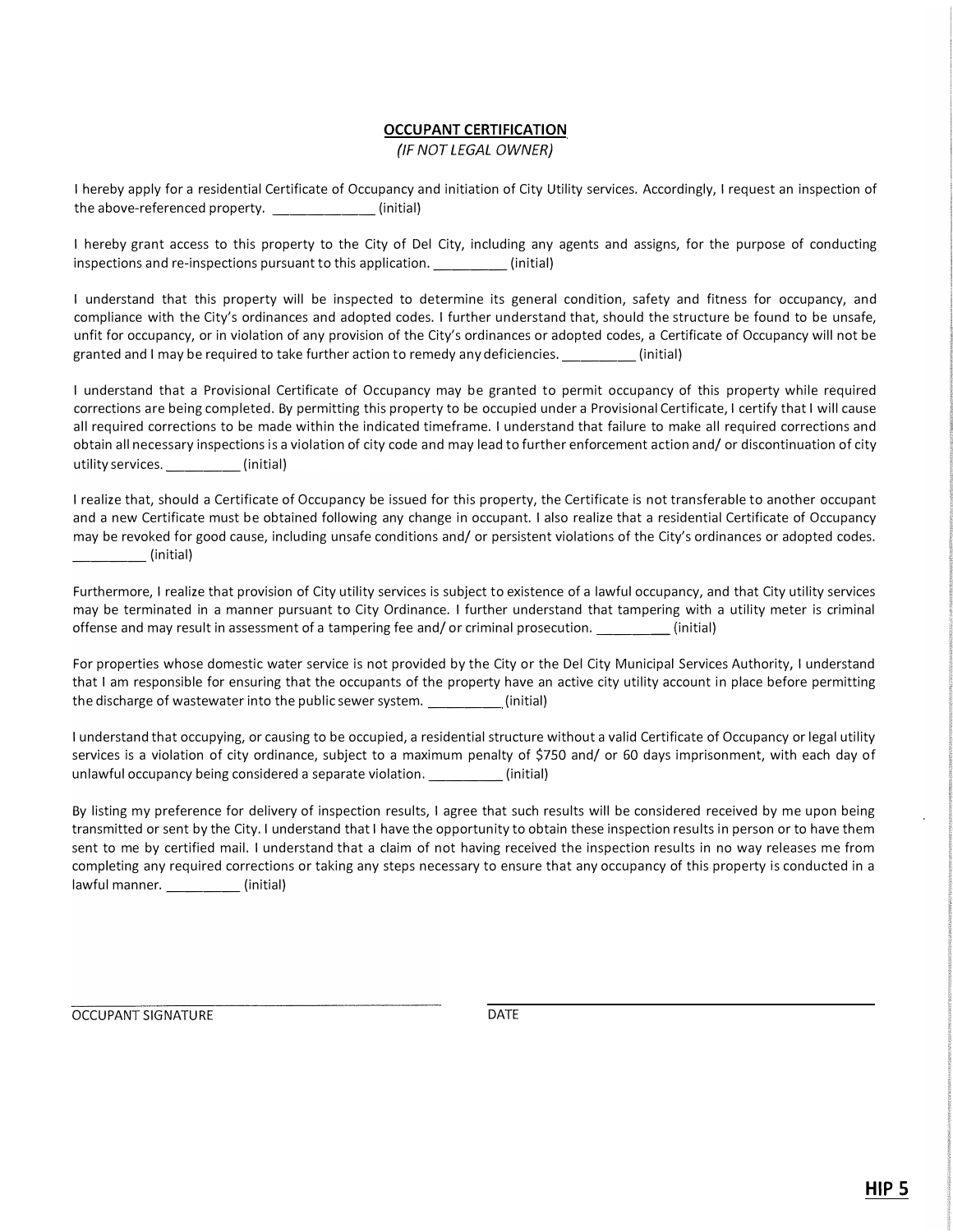#### **PROPERTY MANAGER CERTIFICATION**

*This form is to be completed whenever a property manager is responsible for the leasing/ marketing and* / *or maintenance of a property.* 

I certify that I am the property manager for the property noted in this application form. I understand that, as property manager, I am responsible for ensuring that the property is maintained in a manner consistent with the City's adopted codes and other regulations. \_\_\_\_\_\_\_\_(initial)

I certify that I am in compliance with any applicable licensing requirements set forth by the Oklahoma Real Estate Commission. \_\_\_\_ (initial)

I understand that occupying, or causing to be occupied, a residential structure without a valid Certificate of Occupancy or legal utility services is a violation of city ordinance, subject to a maximum penalty of \$750 and/ or 60 days imprisonment, with each day of unlawful occupancy being considered a separate violation. \_\_\_\_\_\_ (initial)

By listing my preference for delivery of inspection results, I agree that such results will be considered received by me upon being transmitted or sent by the City. I understand that I have the opportunity to obtain these inspection results in person or to have them sent to me by certified mail. I understand that a claim of not having received the inspection results in no way releases me from completing any required corrections or taking any steps necessary to ensure that any occupancy of this property is conducted in a lawful manner. \_\_\_\_\_\_\_\_(initial)

| <b>OREC License Number:</b><br><u> 1989 - Andrea Barbara, poeta espainiar político e a propia de la propia de la propia de la propia de la propia</u> |  |
|-------------------------------------------------------------------------------------------------------------------------------------------------------|--|
|                                                                                                                                                       |  |
|                                                                                                                                                       |  |
|                                                                                                                                                       |  |
|                                                                                                                                                       |  |

| <b>Print Name:</b>      |             |              |          |
|-------------------------|-------------|--------------|----------|
| <b>Mailing Address:</b> |             |              |          |
|                         | <b>City</b> | <b>State</b> | Zip Code |
| <b>E-Mail Address:</b>  |             |              | Fax:     |

PROPERTY MANAGER SIGNATURE **Example 20 and 20 and 20 and 20 and 20 and 20 and 20 and 20 and 20 and 20 and 20 and 20 and 20 and 20 and 20 and 20 and 20 and 20 and 20 and 20 and 20 and 20 and 20 and 20 and 20 and 20 and 20 a**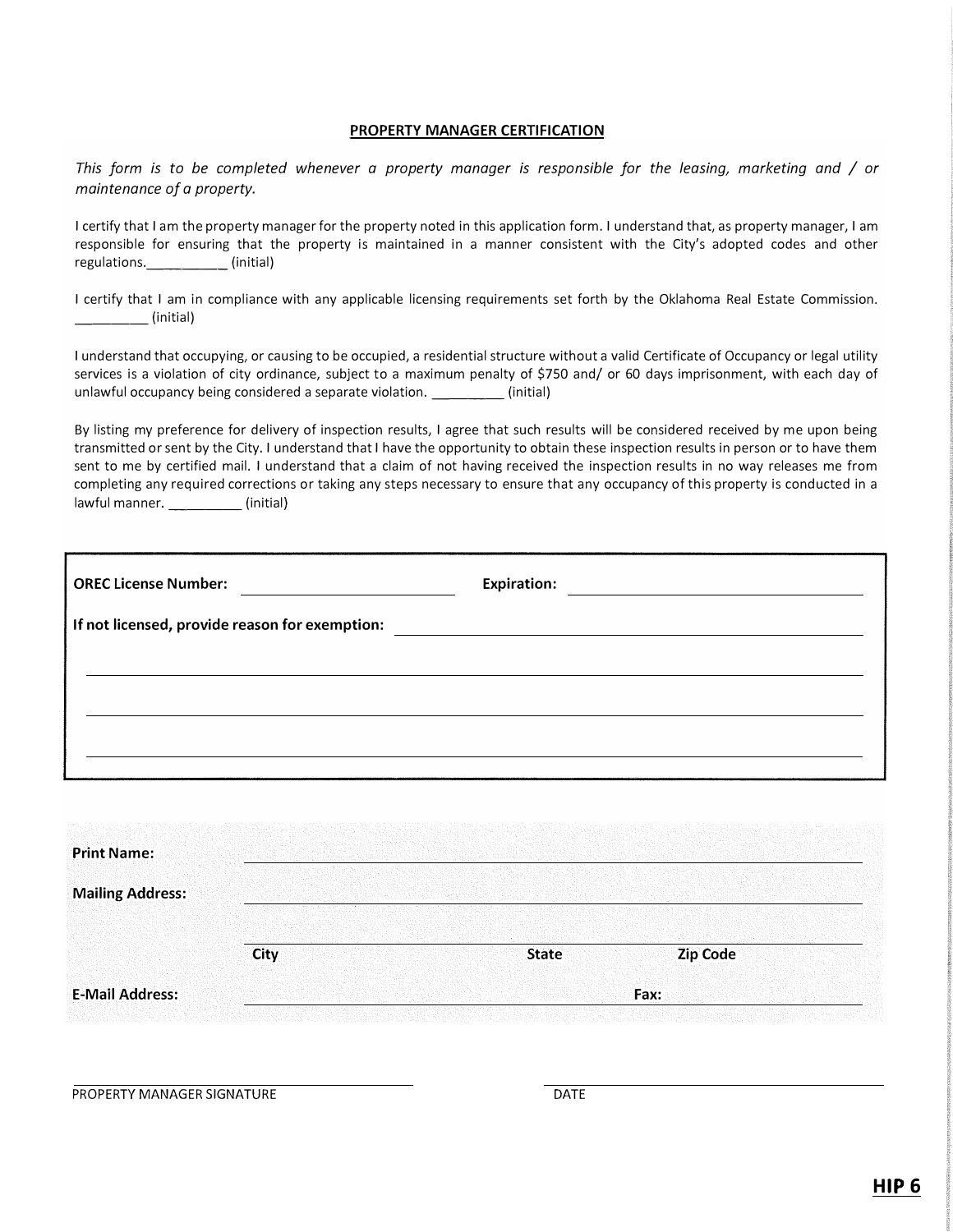

## **UNACCOMPANIED INSPECTIONS AUTHORIZATION**

#### **Community Services Department 405-670-7314**

3701 SE 15th Street Del City OK 73115 www.cityofdelcity.com Fax:405-670-7368

*This form only needs to be completed once* 

**Property Owner/Agent:** 

(print)

I hereby authorize the City of Del City to conduct inspections as part of the Housing Inspection Program without my presence.

I agree to release and hold harmless the City of Del City, the Del City Municipal Services Authority, and agents and employees thereof for any direct or consequential damage arising from the conduct of an unaccompanied inspection.

I understand that I must install a lock-box or similar devise that will permit the inspector to access the property. The code to the lock box must be provided on the HIP Inspection Request Form. The inspector will lock the door and return the key to the lock-box at the conclusion of the inspections.

I understand that the inspection results will be faxed or emailed to me as soon as they are ready (generally by 10AM on the day following the inspection) and that I may follow up directly with the inspector by telephone or email if I have any questions or concerns regarding the inspections results.

Property Owner/Agent Date